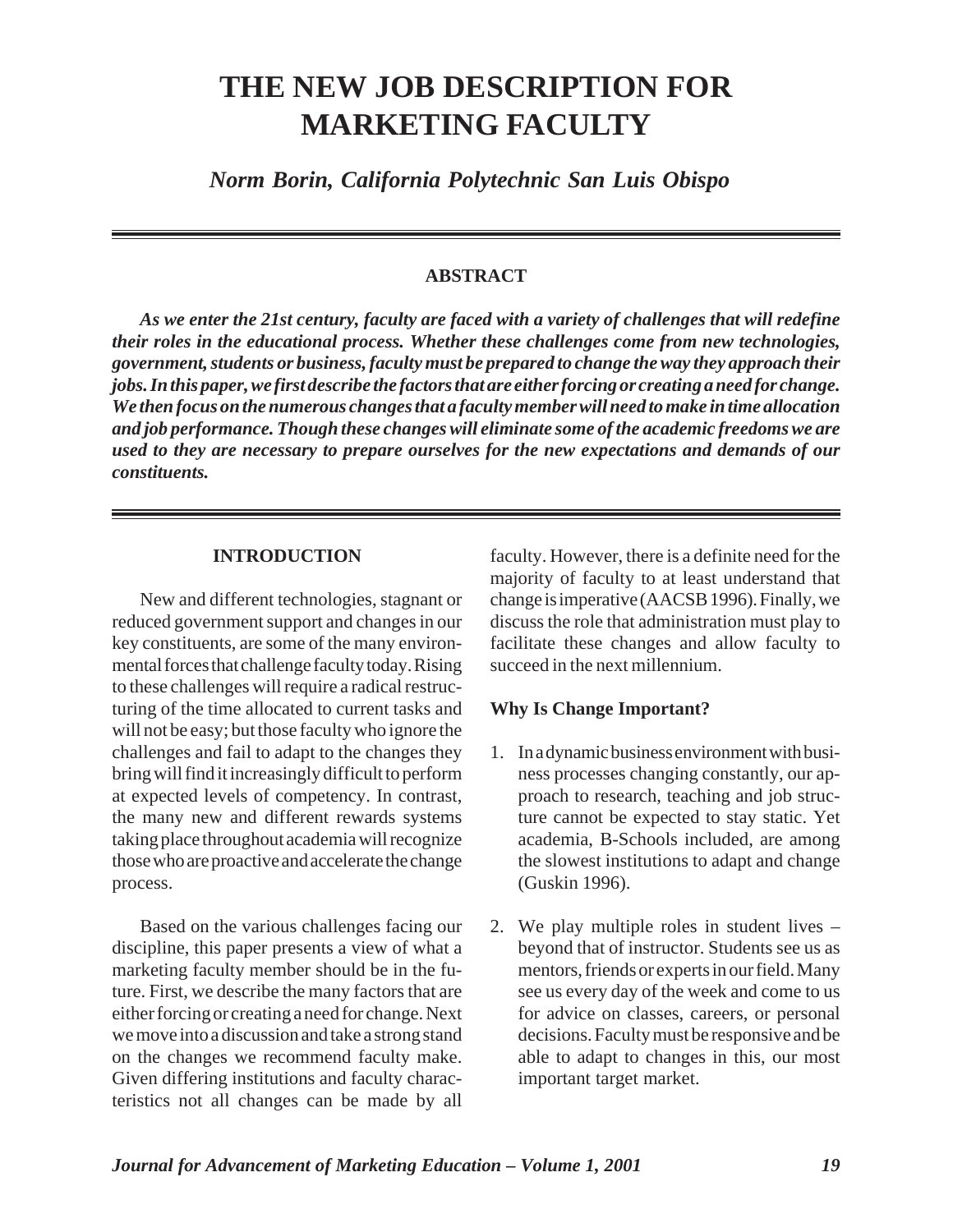3. Decreasing budgets and increasing scrutiny from bodies such as the government, private donors, and the general public have forced many colleges and departments to reanalyze resource allocations (Guskin 1996). In order to satisfy new pressures placed on them, faculty must change the way they spend their time.

# **FACTORS CREATING A NEED FOR CHANGE**

# **Changing Student Body**

Today's student is different from those of just a few years ago. These differences include:

- 1. Many students have traveled extensively including time spent overseas (Desruisseaux 1998).
- 2. Knowledge and use of computers and other technologies is much more widespread. A great many students come to campus with their own computers and/or have their own personal web sites (Plater 1995; Fallik 2000).
- 3. Today's student has been raised on television, video games and the interactivity of the computer (Smart et al. 1999).
- 4. With the failure of the public school system in many parts of the country, the quality of undergraduate students has declined, with many lacking basic language and mathematical skills (Buzzell and Sisocia 1997).
- 5. With rising tuition and other education-related costs, students are demanding more return on their dollar including better facilities, equipment and most importantly, faculty who are well trained and capable of teaching skills that are current and transferable to today's workplace. Students will demand far more application and less theory which will create a need towards the teaching and use of marketing tools (Kelley et al. 1998; Smart et al. 1999).

6. Students typically are older and have more work experience (Buzzell and Sisocia 1997).

# **Environmental Issues**

*Technology.*New technologies have opened up forms of education distribution that were not practical until now. Universities all over the world are beginning to offer classes through distance learning. Whether this is through the web, videos or other means, students can now earn credit without ever visiting the university (Adelman 1999). Some companies are now offering packages of lectures featuring outstanding teachers from throughout the world, while individual faculty copyright and/or sell their classes.

There is an increasing quantity of software available for faculty to use in both their research and teaching. Unfortunately, although the software is become more useful it is becoming more complex and takes longer to learn. Companies now expect students to come out of college computer literate and knowledgeable about many types of software (Borin and Watkins 1998).

*Information***.** The amount of information available continues to grow exponentially due to increasingly sophisticated data gathering techniques such as kiosks and interactive media. Data delivery systems such as the web or CDs allow faculty to collect information that was previously unavailable or very difficult to obtain.

The number of business academic journals has increased from approximately 275 in 1981 to close to 1000 in 1997/1998 (Cabell's 1981, 1997/1998). Although this increases the number of outlets for faculty to publish in, it also increases the difficulty of staying current in one's area.

*Demographic.* In some parts of the country, a tidal wave of undergraduate students will place great strains on the university systems, as public universities will be forced to handle an increased numbers of students without significant increases in their physical plant and operating budgets.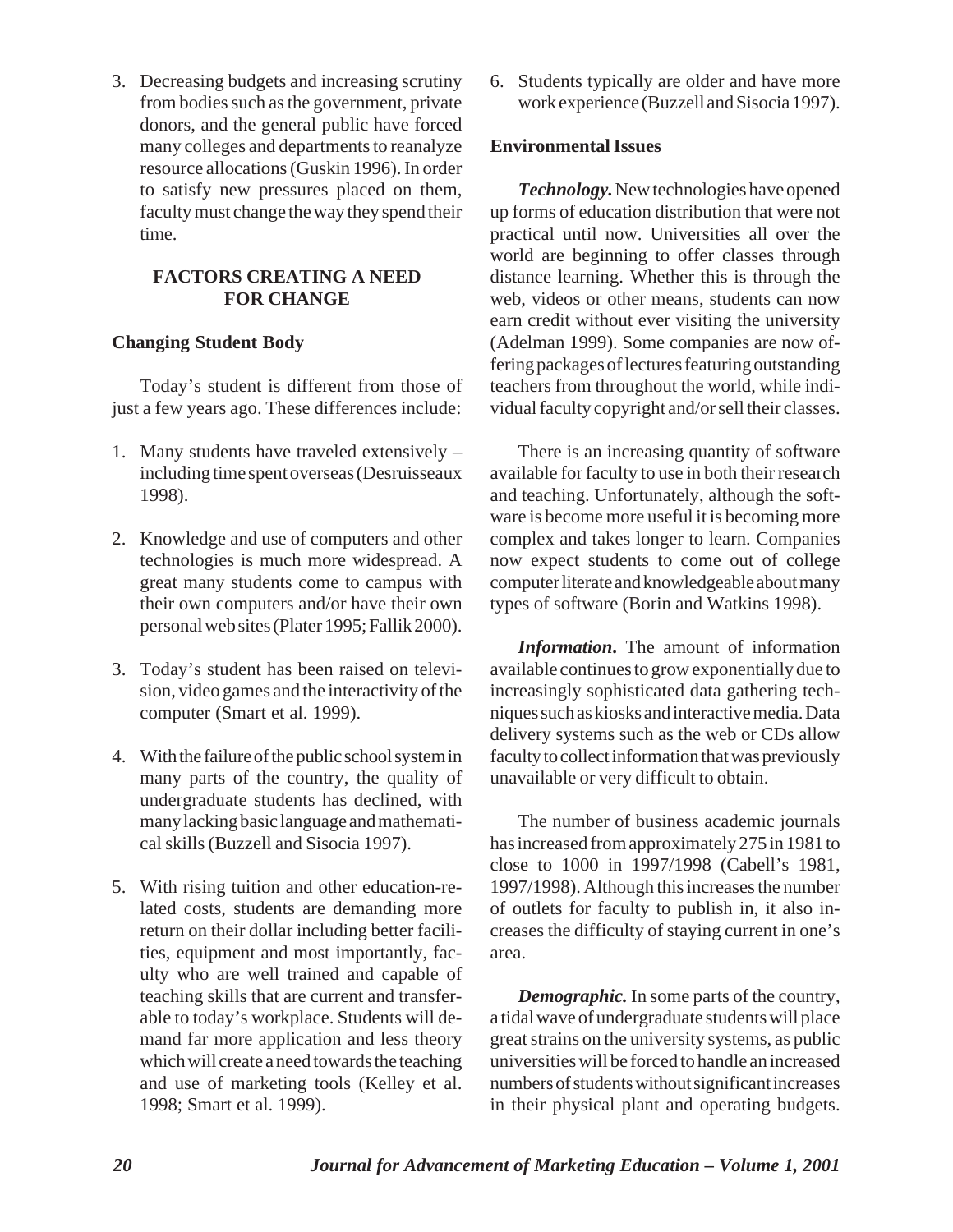Within a decade there will be an estimated 2 million more undergraduate students in the system than there are today (Adelman 1999).

The ethnic makeup of the student body has also changed. From 1981 to 1995 the percentage of students who identify themselves as Caucasians has decreased from 82 to 73.7 percent (U.S. Census Bureau 1998).

The demographic makeup of the faculty is changing as well. Currently, one-third of all faculty are 55 or older with the majority expected to be over 60 by the year 2000 (Burkins 1999; Edelson 1992). Although some faculty may choose to teach longer there is a strong possibility that there will be a widespread shortage of qualified instructors within the next decade.

*Globalization*. With business becoming increasingly global, experience in and sensitivity towards other cultures becomes increasingly important. Business schools have responded to this situation by increasing the number of joint ventures and alliances with schools outside the U.S. and by increasing the number of opportunities for students to study abroad.

*Government***.** Most state universities will never see the days again when the government funds the majority of their expenses. In 1995, the Select Committee on Higher Education held hearings on issues such as faculty teaching loads, sabbaticals and travel expenses. The committee leadership said that faculty were paid too much for too little work (Clausen 1996). Over the next few years we can expect greater governmental scrutiny in the internal affairs of colleges while at the same time budgets either remain stable or decrease (Healy 1995). This will increase the need for doing more with less and will further increase the examination of faculty workloads. Many faculty are seeing both their class sizes and number of classes taught increase, while teaching assistant hours and travel allotments go down (Altbach and Lewis 1992; Richardson 1999). Curriculum is often revisited as colleges reexamine and attempt to weed out unnecessary or

duplicate classes. Pressures will mount on universities to demonstrate that effective student learning outcomes are being achieved in a costeffective manner.

*Social/Ethical.* Whether it is due to changing norms in society, an increased pressure to perform or lack of respect for universities and/or faculty, many schools are reporting a rise in the levels of cheating whether in or out of the classroom (Schevitz 1999). Although it is difficult to draw a direct link, students who cheat in the classroom today, may be more likely to "cheat" in business tomorrow.

With the increased scrutiny of faculty workloads, the value of much faculty research, and indeed the role of research in universities, has come under increasing attack by the mass media and the public (Buzzell and Sisodia 1997).

#### **Competition**

Competition for both undergraduate and graduate students is increasing. For-profit universities, such as the University of Phoenix, will increasingly compete for students, and at the same time offer funding agencies visible examples of low-cost, efficient educational institutions that are user-friendly and market driven. We can also expect these schools to expand their efforts in in-house education programs for companies and in non-degree executive education. Schools with good reputations and high name recognition will attempt to increase their revenues by offering programs to increased numbers of students, primarily through distance education. These efforts will include both degree and non-degree, i.e., executive programs (Buzzell and Sisodia 1997).

## **Changing Role of Marketing Within Business**

In many ways, marketing is a victim of its own success. Through the years marketing has evolved from focusing on the production of great products, to selling whatever is produced to our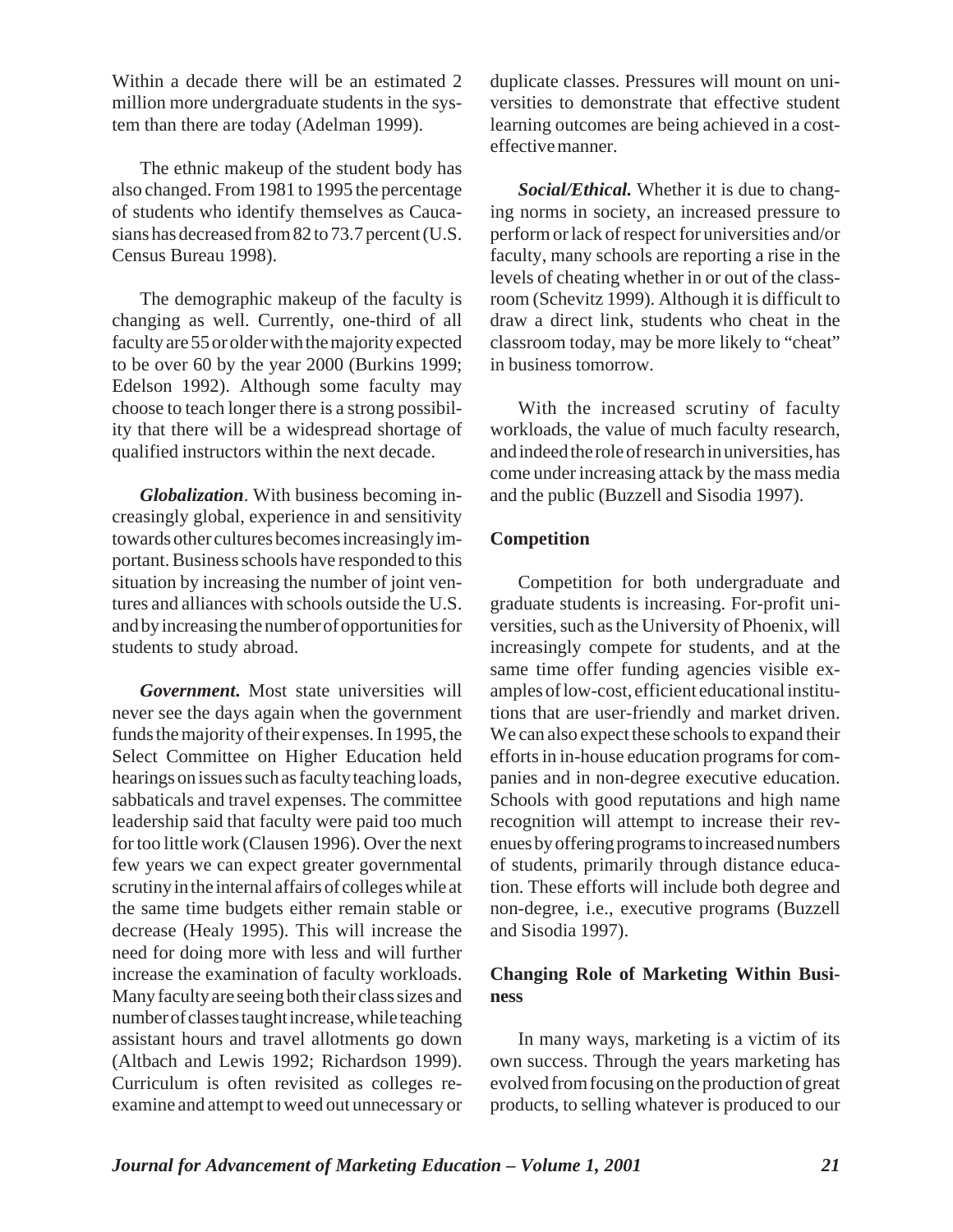current state of focusing on consumer needs. All efforts within the company are directed at not only attracting new customers but satisfying current ones. As the marketing concept becomes pervasive throughout the organization, there is less need for a fully staffed marketing department (Greyser 1997).

## **Job Related Issues**

*Tenure***.** Many schools are beginning to revisit the traditional retention/tenure/promotion of academia. Recently schools such as Boston University have offered faculty members higher salaries by accepting multi-year contracts in lieu of tenure. The Minneapolis College of Art and Design offers faculty substantial salary increases in return for a contract terminable without cause (Finkin 1997). The concept of tenure has come under increasing attack, and we can expect further pressure and restrictions on tenure as we know it (Magner 1998; Leatherman and Wilson 1999; Richardson 1999; Schmidt 1998).

*Rewards for Performance.* In many universities, salary increases are increasingly tied to performance. Chancellor Reed of the 22-campus California State University System supports the position that 40 percent of all faculty raises be allocated to faculty who meet specific performance levels. In order to receive a portion of this pool, faculty most demonstrate strong performance in the traditional areas of professional development, teaching and service.

*Integration***.**As companies increasingly move away from functional structures, some schools have also moved towards removing the walls we have set up between business disciplines. Many schools such as Case Western, the University of Tennessee, the University of Denver, and California Polytechnic have developed either individual courses or complete curriculums that are cross-functional (Buzzell and Sisodia 1997).

*Increase Number of Part-Time Instructors***.** As costs increase and governmental budget allocations stay fixed or decreased, many universities have increased the use of adjunct instructors. One estimate suggests that part-time and adjunct professors make up 50 percent of all those working in academe (Hickman 1998). This trend suggests that governments and university administrators are saying that there are limits to the need for research and scholarship in many areas, and that what is really needed is teaching; and this can be accomplished less expensively through the use of part-timers.

# **FACULTY IN THE FUTURE**

How will faculty deal with this changing world? What types of new behaviors and activities will be required? What changes should faculty begin to embrace now before new ones are imposed on them? We will offer our suggestions under the traditional headings of teaching, research, and service, adding some thoughts on the general area of faculty development.

# **Teaching**

*Teaching Internships.* Students demand faculty who are current in both content and pedagogy**.** One possible solution is to require that all faculty be required to have taught under the complete or partial supervision of a teaching mentor prior to accepting a tenure track position. Few doctoral programs have pedagogy classes and new faculty are literally thrown to the wolves without any guidance on how to teach or structure a class (Gaff and Lambert 1996). Coursework in teaching must become part of every doctoral program. It has also been suggested that doctoral students might be required to have a minimal level of business experience before acceptance to the program (AACSB 1996).

*Teaching Improvement***.** Faculty with low teaching ratings, measured by a combination of student evaluations or peer review should be strongly encouraged to attend teaching improvement seminars. Many universities offer these as either brown bag sessions dealing with specific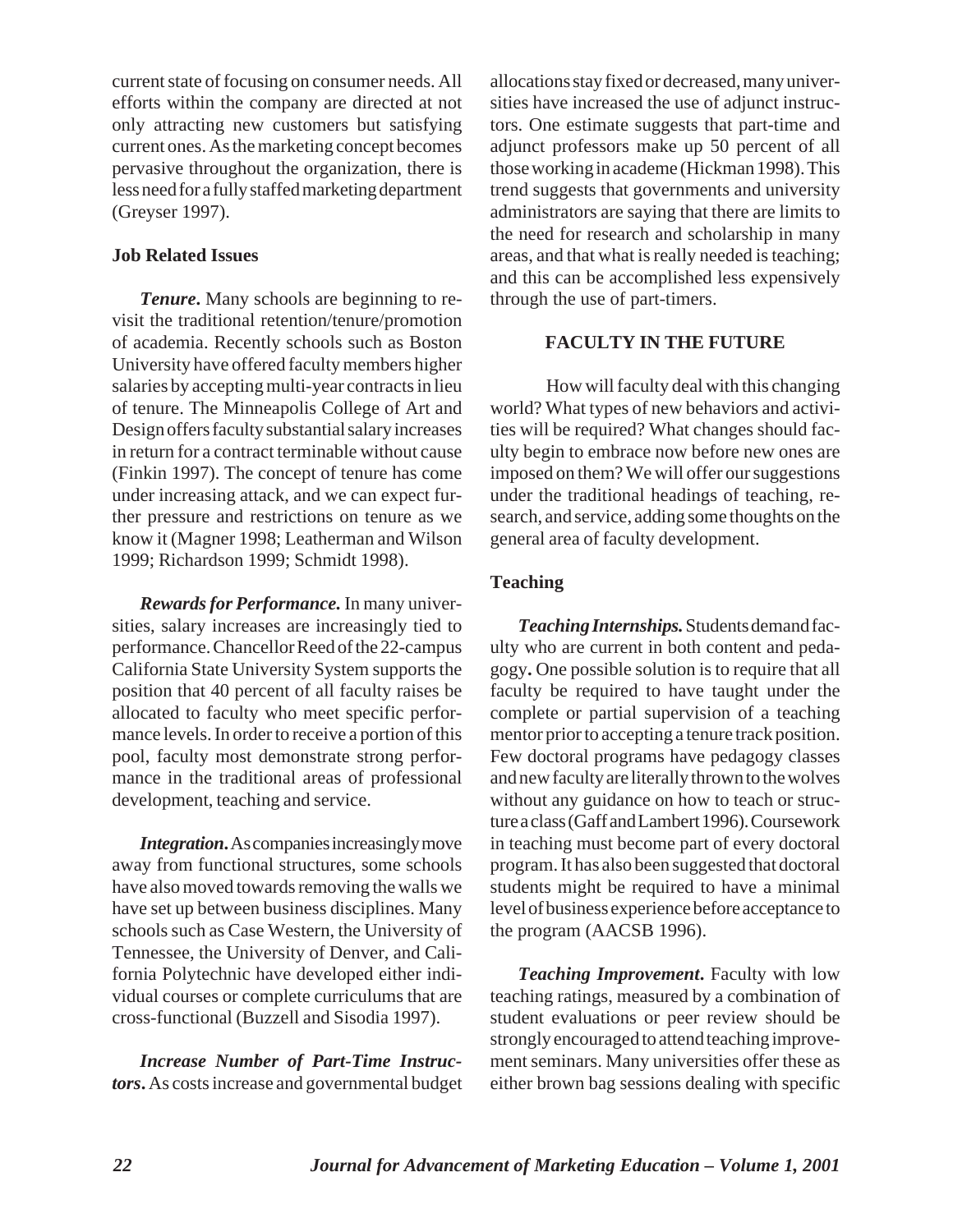topics or as quarter/semester long courses. Departments should also hold periodic seminars on teaching topics e.g., evaluation tools, workload, and pedagogical techniques. These types of teaching improvement sessions have been developed in some doctorate programs (Gaff and Lampert 1996). When individuals cannot or will not improve over time the existing tenure system must be modified to permit universities to remove these faculty from the institution.

*Year Round Teaching.* Fiscal pressures and increasing numbers of undergraduate students will force many universities to move towards year-round operation. Where this occurs, faculty should be able to elect to teach full-time year round and minimize their research requirements. In other cases, many faculty will be required to rotate through summer sessions. Certainly, the move to year-round operation will eliminate the summer as a period during which research work can be done without the pressure of other work.

*Self Paced Learning***.** The "class" may well disappear as a standard measure of faculty workload**.** Faculty should be held responsible for seeing that certain learning outcomes are achieved by a given number of students. Faculty will need to structure their instructional work so that students can proceed at their own pace. Thus, above average students can be consistently challenged while weaker students are not overwhelmed. This can be accomplished by providing introductory materials on-line or by using CD-ROM technology, which would free the instructor from reviewing basic material and allow more time to be spent with individual students and groups of students.

The increased focus on student learning implies a much greater emphasis on the student role in the education process than is currently the case. Given the increased need to demonstrate student learning, faculty will need to find ways to increase student commitment to the learning process, including behavioral contracts and stricter attendance requirements.

*Integrative Teaching***.** The use of crossfunctional teams in industry demands that business schools produce students who understand how all the functional areas operate in a coordinated fashion to ensure organizational success. Many colleges have responded and created integrated curricula (Buzzell and Sisodia 1997). The need to effectively demonstrate how the marketing function works with other functions in the organization will not go away, and marketing faculty will need to work with faculty from other business disciplines to develop materials that will allow students to learn how to operate in a crossfunctional business environment**.** Faculty should be encouraged to increase their usage of integrative tools such as cases and cross-functional computer simulations. Faculty should be required to periodically teach a course or part of a course with members from other disciplines.

As the use of the Web becomes more widespread, the need for more interaction between marketing faculty and faculty from computer science and computer engineering becomes more obvious. Developing and using more effective marketing information systems requires similar increased interaction.

If the marketing concept has indeed become pervasive in organizations, then we must insure that each and every student who would work in those organizations after graduation has a fundamental grasp of the marketing concept. This means, of course, that marketing faculty in schools that are concerned about the employability of their graduates must place increased emphasis on the basic marketing courses that all students must take. Some of this effort will take place in integrated curricula, but where it does not, the basic marketing course must become the preserve of the best and brightest full-time faculty.

*Curriculum***.** Employers will increasingly value graduates who have the capacity to be effective immediately upon joining the organization. Thus, the curriculum of tomorrow will need to place as much emphasis on application as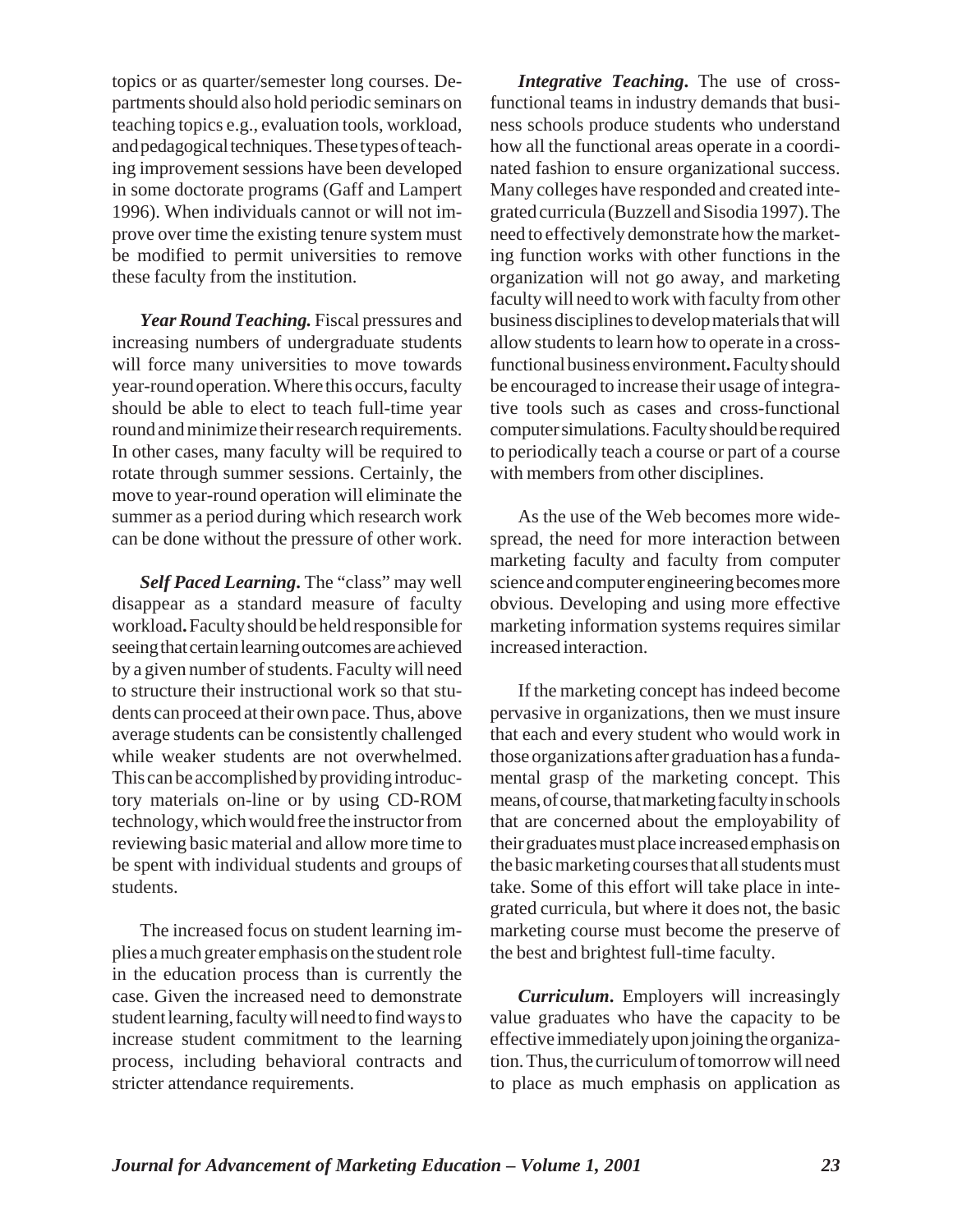theory. To maximize learning, students will need opportunities to apply the concepts they learn, and to apply them immediately and repeatedly. The curriculum will also have to provide students the opportunity to develop skills such as problem-solving, critical thinking, and teamwork. The days of teaching from textbooks and using multiple choice tests must end**.** All faculty should be encouraged to incorporate hands-on client based projects within their classes**.** 

## **Research**

Faculty in many schools will no longer have the luxury of engaging in undirected, unconstrained research. First of all, the pressure for efficient education and increased student learning will require faculty to spend more time on students. Secondly, as schools become niche players, all faculty will need to show how their research will help the college achieve its goals.

*Applied Research***.** Pressures on universities to become more relevant and useful will increase. Each faculty member will be required to publish articles in trade journals or other non-refereed managerially focused publications. Faculty must clearly demonstrate the value of their research to business or other organizations, and show how the research findings can be implemented.

*Research Partnerships with Business.* One of the functions of research is to insure that faculty are in touch with and part of developments in their academic specialty. The increasing focus on the usefulness and applicability of research demands more research partnerships between universities and business. In some cases, such partnerships can provide opportunities for students to engage in hands-on learning. In others, they might provide for the development of teaching materials as well as faculty learning. One of the barriers to these types of partnerships has been the reluctance of universities to agree to work in situations where the research findings may be regarded as proprietary. Similarly, such research has often not been regarded as bona fide scholarly activity. For such research partnerships to occur and be successful, the academy must change its attitude and behaviors in this regard.

*Integrative Research***.** Just as the curriculum faces pressure to be truly integrated, marketing faculty will face demands for functionally-integrated research. This suggests that marketing faculty must seek out research partners from other functional areas, and that schools require faculty members to periodically co-author articles with faculty from other areas.

## **Service Through Community Activity**

Most universities evaluate faculty on the basis of research, teaching and service with the latter being primarily a function of university or department committees. However, consistent with many companies adopting the concept of social marketing, i.e., making decisions with the public interest in mind, we advocate that community service not only be considered an equal "partner" in the service component but become a required activity. This community service can be accomplished in a number of ways:

- 1. Advising student projects that assist local private or non-profit companies.
- 2. Periodic free seminars put on for local business owners, perhaps set up with the local chamber of commerce.
- 3. Faculty service on boards of directors of nonprofit companies or cultural organizations.

The benefit to the community is clear but faculty will also gain new insights into real life problems and issues. All too often we teach theories that cannot be applied or applications that will only work in a perfect world of unlimited resources and information. Faculty community involvement is the norm in Europe which has been instrumental in gaining visibility for academia (Clausen 1996). This type of interaction can also educate and continue to reinforce the importance of the marketing function in any firm.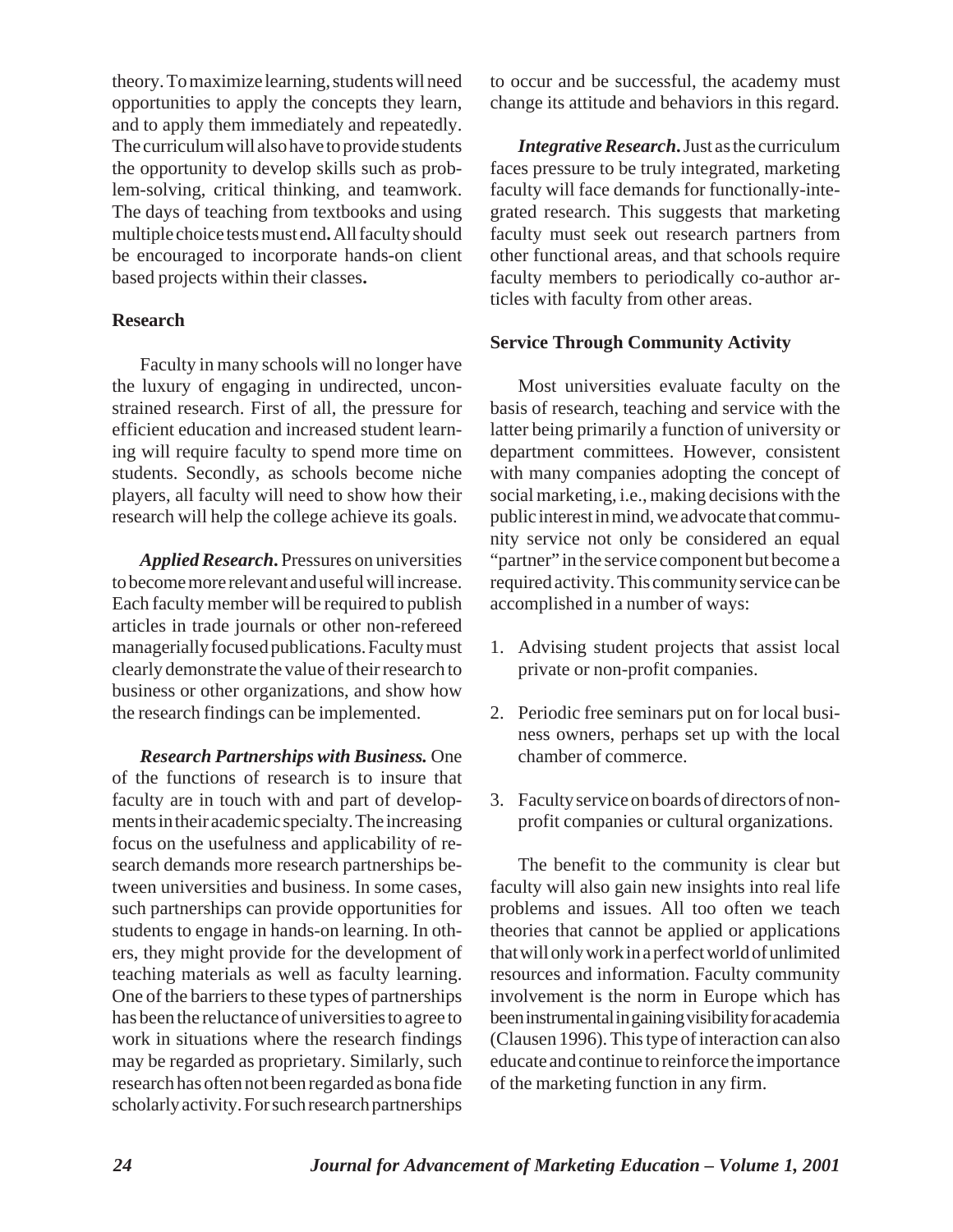### **Faculty Development**

Faculty must consistently strive to stay at the forefront of not only their fields but business and society in general.

*Cultural Awareness.* As the student body becomes more diverse faculty must be adept at handling a variety of cultural norms. A faculty member can select from a number of possible methods to insure this:

- 1. Teach at least one quarter every three years in an overseas university.
- 2. Become a co-advisor for a minority club on campus.
- 3. Host a foreign student.
- 4. Teach a distance learning class with overseas students. The University of California at Davis has one such program in which over 200 Irish students complete their coursework from Ireland (Keogh 1999).

*Industry Contact***.** In order to avoid ivory tower mentality it is essential that faculty stay in touch with corporate realities. One solution is to encourage faculty to periodically participate in one or more of the following:

- 1. Faculty internships similar to those offered through the Advertising Education Foundation.
- 2. Write and publish case studies.
- 3. Teach cases.
- 4. Mandatory sabbaticals. Not all faculty currently take sabbaticals. Faculty should be required to take a sabbatical leave every six years, with some portion of that sabbatical involving work at or with a profit or nonprofit institution.

5. Joint research project with a company as discussed in prior section.

*Professional Standards.* Many faculty spend time with students discussing the importance of professionalism in the work place. Yet some faculty fall short of real professionalism themselves. Faculty show up late and unprepared for class, miss office hours, dress slovenly, and speak disrespectfully of and to their colleagues and students. Perhaps this is the ultimate downside of the tenure system. Faculty in schools and departments need to take time to work out, clearly state, and support the enforcement of professional standards in the daily conduct of professorial work. Along with this, faculty should be required to spend a minimum number of hours per week on campus – beyond office hours and class time. This time can be devoted to interacting with students and/or colleagues.

#### **THE ROLE OF ADMINISTRATION**

The coming years are clearly going to put more pressure on faculty, and those pressures must be both shared and mitigated by university administrators. Without the adequate support of administration, many of the recommended changes cannot be accomplished. Given the large number of changes advocated here, there is likely to be considerable faculty resistance. In addition, junior faculty may be quite vociferous in their objections due to possible incompatibilities between the changes outlined here and the traditional expectations of the tenure process. Thus, faculty and administration must work in concert to develop a system of rewards that motivate all faculty to adopt many of the aforementioned proposals.

#### **Reward Systems**

Reward systems will have to be reworked, as the days of expecting all faculty to be effective at all tasks will disappear. Faculty must be allowed to select their own area of focus, e.g., teaching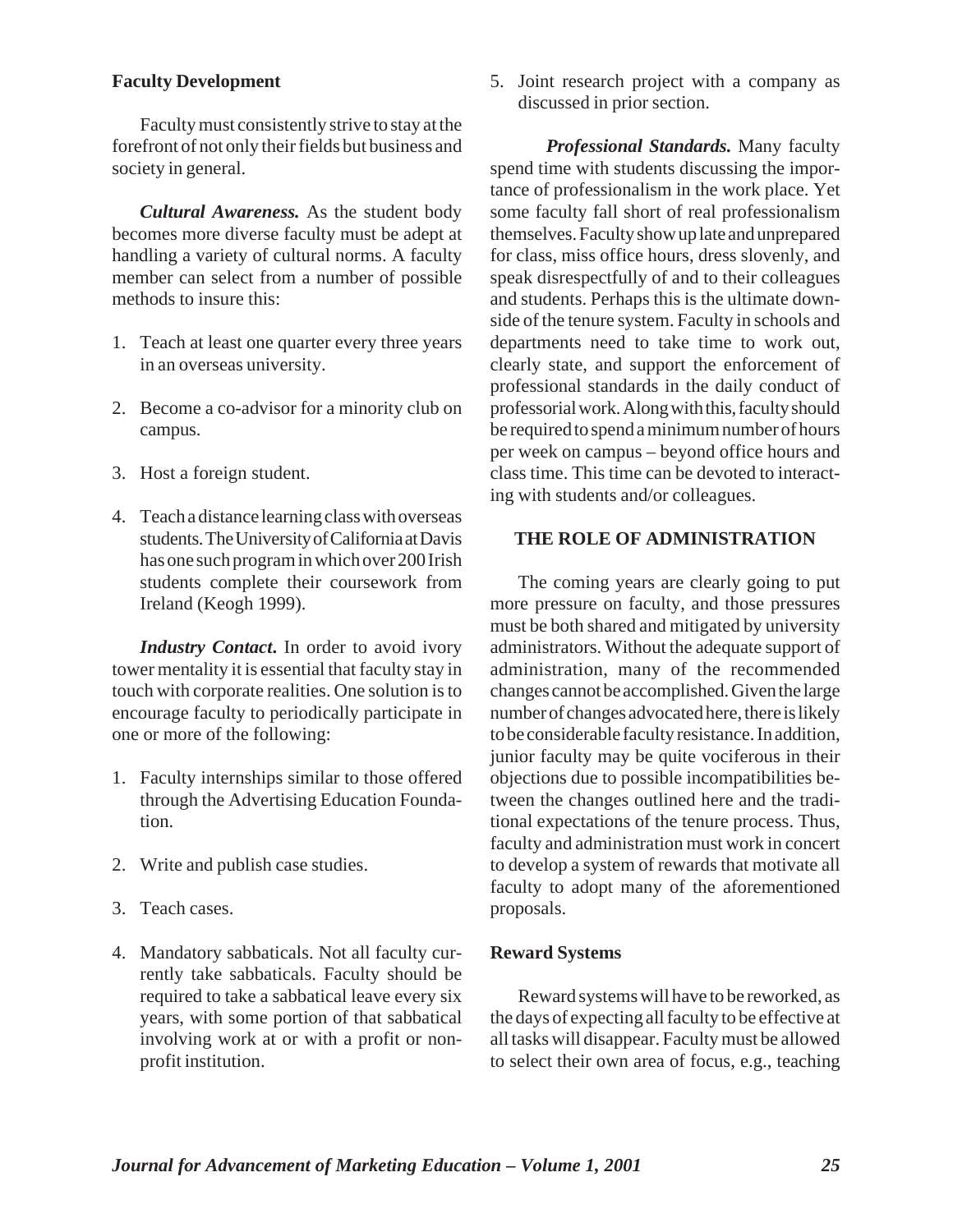and the development of devices and techniques for effective learning. The area of focus should be allowed to change as an individual progresses through his or her career. Thus, a junior faculty member can be allowed to emphasize research and teaching during his/her probationary period. We believe that to be successful, such a system needs to:

- Drive the college toward its goals.
- $\blacklozenge$  Minimize paperwork.
- ♦ Allow faculty and lecturers the freedom to choose the method by which they feel they can best contribute to the goals of the College. For example, as discussed in prior sections, faculty may choose any number of ways to achieve cultural awareness but this should be built into the rewards system.
- ♦ Get faculty buy-in throughout the development process.

Each faculty member would be required to submit an activity report outlining his/her accomplishments in teaching, professional development (PD), service. Possible activities would now include the suggestions discussed in this paper. Faculty development, as described in the prior section, would be included in one of these three areas. A key feature of this new rewards system would be that each faculty member be

allowed to select the percentage of his/her performance that will then be used to calculate an overall score. The actual percentage categories a college allows should reflect its overall focus i.e., teaching or professional development. Table 1 provides an example for a school that emphasizes teaching: (note: even at this school a faculty member may choose to have 40% of their evaluation be based on professional development).

Each of the three areas is broken up into a quantitative and qualitative component and rated on a 0–4 scale, with 4 representing excellent performance. A zero score would be received if the faculty member does not meet established minimum expectations the college sets. A weighted sum, using the table above, is then calculated for each faculty member to arrive at a total score. Faculty would be ranked in the order of their final score.

Teaching effectiveness would be composed of both a quantitative and qualitative component. Teaching effectiveness' quantitative score would be calculated using a spreadsheet that lists student evaluations over the most recent two-year period. Number of classes, course preps, average grade point in class and number enrolled would be used to make adjustments to these numbers. Qualitative measures of teaching effectiveness would be determined from a narrative that allows each faculty member to discuss achievements for the prior and future teaching plans and develop-

| EXAMPLE PERCENTAGE ALLOCATIONOF PERFORMANCE |                 |           |                |
|---------------------------------------------|-----------------|-----------|----------------|
|                                             | <b>Teaching</b> | <b>PD</b> | <b>Service</b> |
| <b>Emphasize Teaching</b>                   | 70%             | 20%       | 10%            |
| Emphasize PD                                | 40%             | 50%       | 10%            |
| <b>Emphasize Service</b>                    | 40%             | 20%       | 40%            |
| Dual Emphasis: Teaching & PD                | 55%             | 35%       | 10%            |
| Dual Emphasis: Teaching and Service         | 55%             | 20%       | 25%            |
| Dual Emphasis: PD & Service                 | 40%             | 35%       | 25%            |

# **TABLE 1 EXAMPLE PERCENTAGE ALLOCATIONOF PERFORMANCE**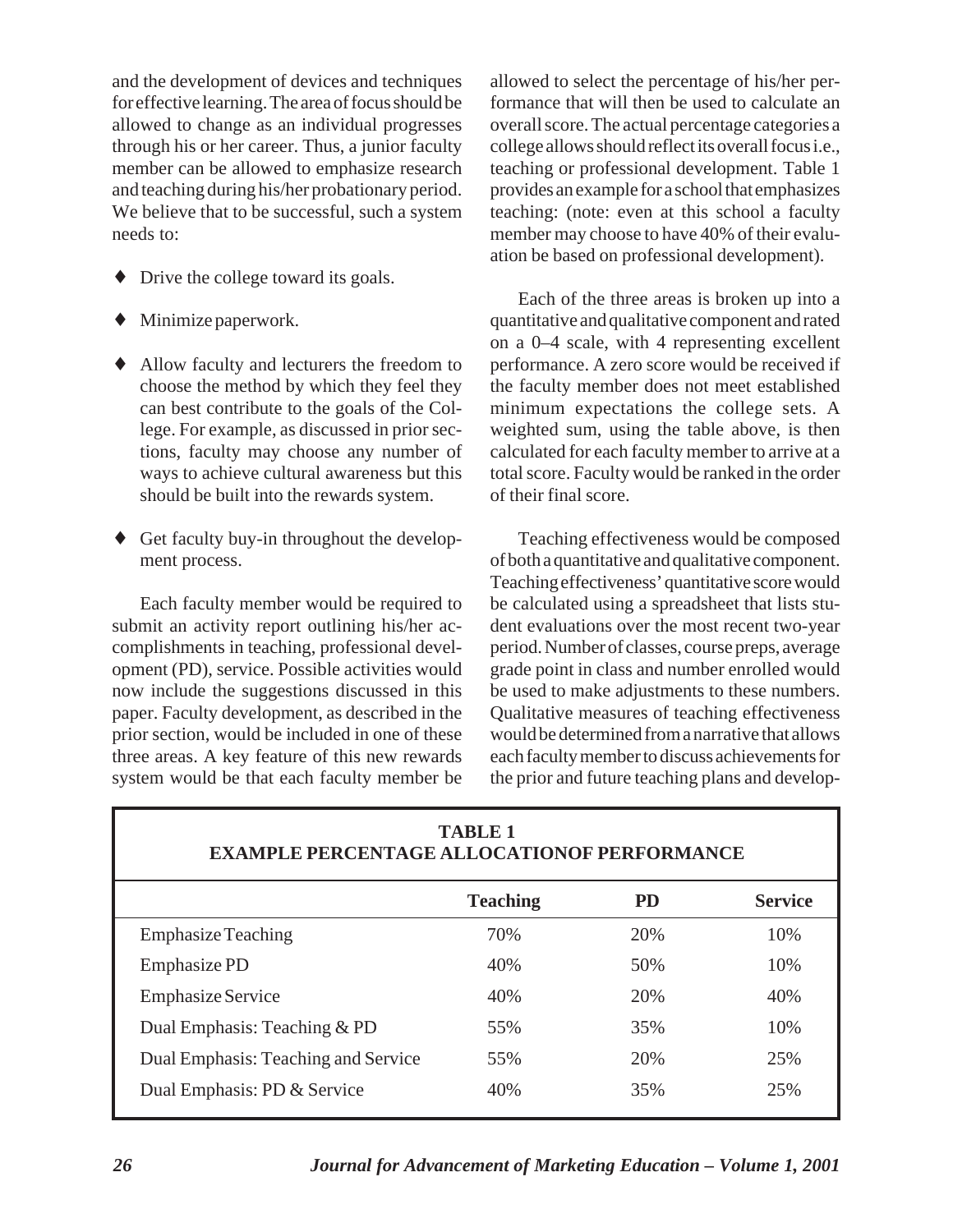mental goals. These narratives would be used to help determine how well faculty were meeting the new directives outlined in this paper.

Due to lengthy publication cycles, a five year period of time would be used to evaluate professional development. Accomplishments and activities are placed into one of four categories (0– 4 scale) based on their level of contribution. Accepted activities will be expanded to include types of professional development beyond research as indicated in the prior section. Faculty may provide a narrative that explains why they feel an outcome deserves to be placed in a specific category. Long-term goals are also discussed.

Service activities are listed for the prior two years. Information reported would include both the number of activities and the hours spent on each activity. Narratives may be included to expand upon both past and future plans.

We recommend that there be a two-stage evaluation process. Each area's department head evaluates the report and rates the faculty member. Then a committee of all department heads evaluates it. There should be opportunities for a faculty member to provide a rebuttal if s/he disagrees with the final score. The actual reward, of course, will be contingent upon funds available but could be traditional items such as travel, student help, teaching loads, number of preps. Although there will be a great deal of work the first time through, we believe that the time will required time involved will be reduced dramatically in subsequent years.

## **Committee Work**

The demands from outcomes-based learning, year-round operation, and the need to stay current in a rapidly changing environment means that faculty time will be incredibly constrained. To provide the time necessary for critical tasks, faculty will have to abandon much of the committee work that consumes so much time, and the slack will have to be picked up by administrators. Faculty cannot abandon their traditional role in peer evaluation and oversight of the curriculum, but the computer committee, the library committee, the commencement committee, the status of women committee all have to go. Administrators will actually have to make decisions in these and other areas and be held accountable for them. New ways of obtaining faculty input – most probably electronically – will have to be found

## **Other**

Internship opportunities for both faculty and students, research partnerships with business, and an increase in community outreach will require the development of strategic alliances with enterprises of all kinds. The focus of much of the external interaction of administrators will have to shift from fund raising to opportunity-finding. The opportunity-finding activities will also have to focus on international opportunities for faculty.

Administrators are also going to take a strong stand against non-performing faculty who have retired on the job and students whose poor performance is the result of refusal to take an active part in the learning process.

### **SUMMARY**

Much of what we see changing in the environment and in the expectations of the key constituencies of universities strongly suggests that universities and their faculty must become much less of an ivory tower and more connected to the real world. This will require dramatic changes in the manner in which faculty have become accustomed to operating. These types of changes must be pervasive throughout the university system and will unlikely be successful if only adopted locally. The future of the Academy is at stake. We must either change the way we operate voluntarily or have perhaps much more wrenching and dysfunctional change thrust upon us by government or  $-$  shudder  $-$  the market place.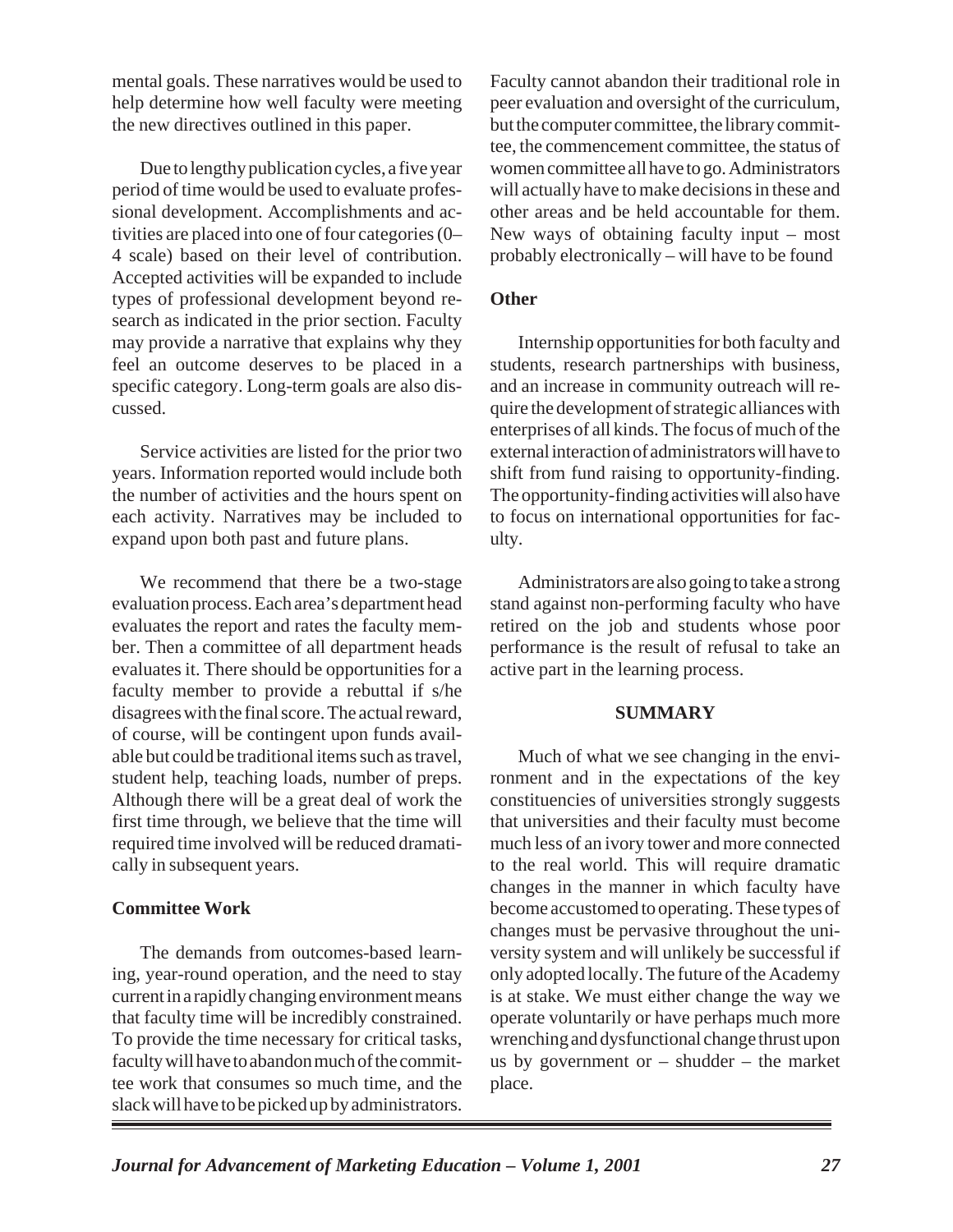## **REFERENCES**

- AACSB Faculty Task Force Leadership Report (1996), http://www.aacsb.edu/tfintro.html.
- Adelman, Clifford (1999), "Crosscurrents and Riptides," *Change,* (January/February), 21– 27.
- Altbach, Philip G. and Lionel S. Lewis (1992), "The Professor's Lot: It Must Get Much Worse Before Getting Better," *Change,*(November/December), 8–9.
- Borin, Norm and Harry Watkins (1998), "Employers Evaluate Critical Skills of Today's Marketing Undergrads," *Marketing Educator,* (Summer), 1.
- Burkins, Glenn (1999), "Campuses Turn Gray as College Faculties Get Older," *The Wall Street Journal,* (September 7), A1.
- Buzzell, Robert D. and Rajendra Sisodia (1997), "Future Prospects for Marketing Education," in *Reflections on the Futures of Marketing,*  Donald Lehman and Katherine E. Jocz, eds. Cambridge MA: Marketing Science Institute.
- Cabell's Directory of Publishing Opportunities in Business, Administration, and Economics (1981), Cabell Publishing Company, Box Co. Lama University Station. Beaumont, Texas.

\_\_\_\_\_\_\_\_\_\_\_\_ (1997/1998), Cabell Publishing Company, Box Co. Lama University Station. Beaumont, Texas.

- Clausen, Christopher (1996), "Faculty and Legislative Curiosity," *Academe,* (September/ October), 41–44.
- Desruisseaux, Paul (1998), "More American Students Than Ever Before Are Going Overseas for Credit," *The Chronicle of Higher Education,* (December 11), A70.
- Edelson, Max (1992), "The Complicated Job of Finding Faculty," *American Demographics,*  (December), 16–17.
- Fallik, Dawn (2000), "Computers Go To College; The "D" – For Digital – Generation Makes Desktops and Laptops As Common As; Pen and Paper," *St. Louis Post-Dispatch,*  (August 20), E7.
- Finkin, Matthew W. (1997), "The Assault on

Faculty Independence," *Academe,* (July/August), 16–21.

- Gaff, Jerry G. and Leo M. Lambert (1996), "Socializing Future Faculty to the Values of Undergraduate Education," *Change,* (July/ August), 38–45.
- Greyser, Stephen A. (1997), "Janus and Marketing: The Past, Present, and Prospective Future of Marketing," in *Reflections on the Futures of Marketing,* Donald Lehman and Katherine E. Jocz, eds. Cambridge MA: Marketing Science Institute.
- Guskin, Alan E. (1996), "Facing the Future: The Change Process in Restructuring Universities," *Change,* (July/August), 27–37.
- Healy, Patrick (1999), "Growth in State Spending on Colleges is Likely to Slow Down, Report Says," *The Chronicle of Higher Education,* (August 6), 38.
- Hickman, John N. (1998), "University Professors Get Outsourced," *The New Republic,*  (December 7), NA(1).
- Kelley, Craig A., Jeffrey S. Conant, and Denise T. Smart (1998), "Marketing Education in the 21st Century: A Delphi Approach,"*American Marketing Association Summer Educators' Proceedings,* (Summer), 204–10.
- Keogh, Olive (1999), "Learning to Live, Living to Learn," *The Irish Times,* (April 27), 56.
- Leatherman, Courtney and Robin Wilson (1999), "Growth in Positions Off the Tenure Track Is a Trend That's Here to Stay, Study Finds," *The Chronicle of Higher Education,* (April 9), A14(3).
- Magner, Denise K. (1998), "Tenure Will Be Harder to Get, Experts Say, But It Won't Disappear," *The Chronicle of Higher Education,* (October 23), A14(1).
- Plater, William (1995), "Faculty Time in the 21<sup>st</sup> Century," *Change,* (May/June), 23–33.
- Richardson, James T. (1999), "Tenure in the New Millennium," *National Forum,* (Winter), 19–24.
- Schevitz, Tanya (1999), "Colleges Study Cheating in Hopes of Reversing Growing Trend," *The San Francisco Chronicle,* (October 12), A5.
- Schmidt, Peter (1998), "Governors Want Fun-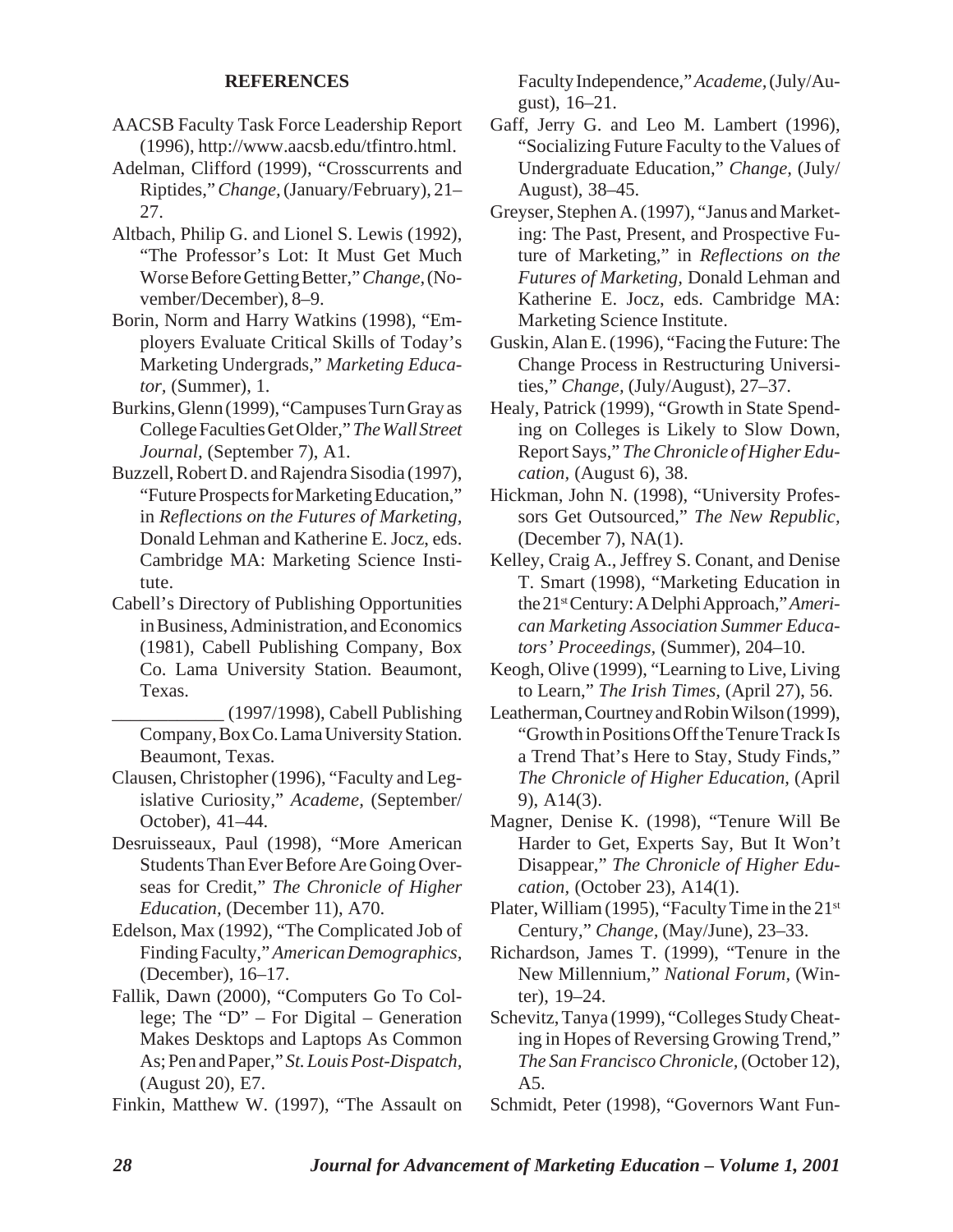*tion,* (June 19), A38(1).<br>
Smart, Denise T., Craig A. Kelley, and Jeffrey S.

Conant (1999), "Marketing Education in the

damental Changes in Colleges, Question Place Year 2000: Changes Observed and Chal-<br>of Tenure," The Chronicle of Higher Educa-<br>lenges Anticipated." The Journal of Marketlenges Anticipated." *The Journal of Market-*<br>ing Education, 21, 3.

U.S. Census Bureau, Statistical Abstract of the United States (1998).